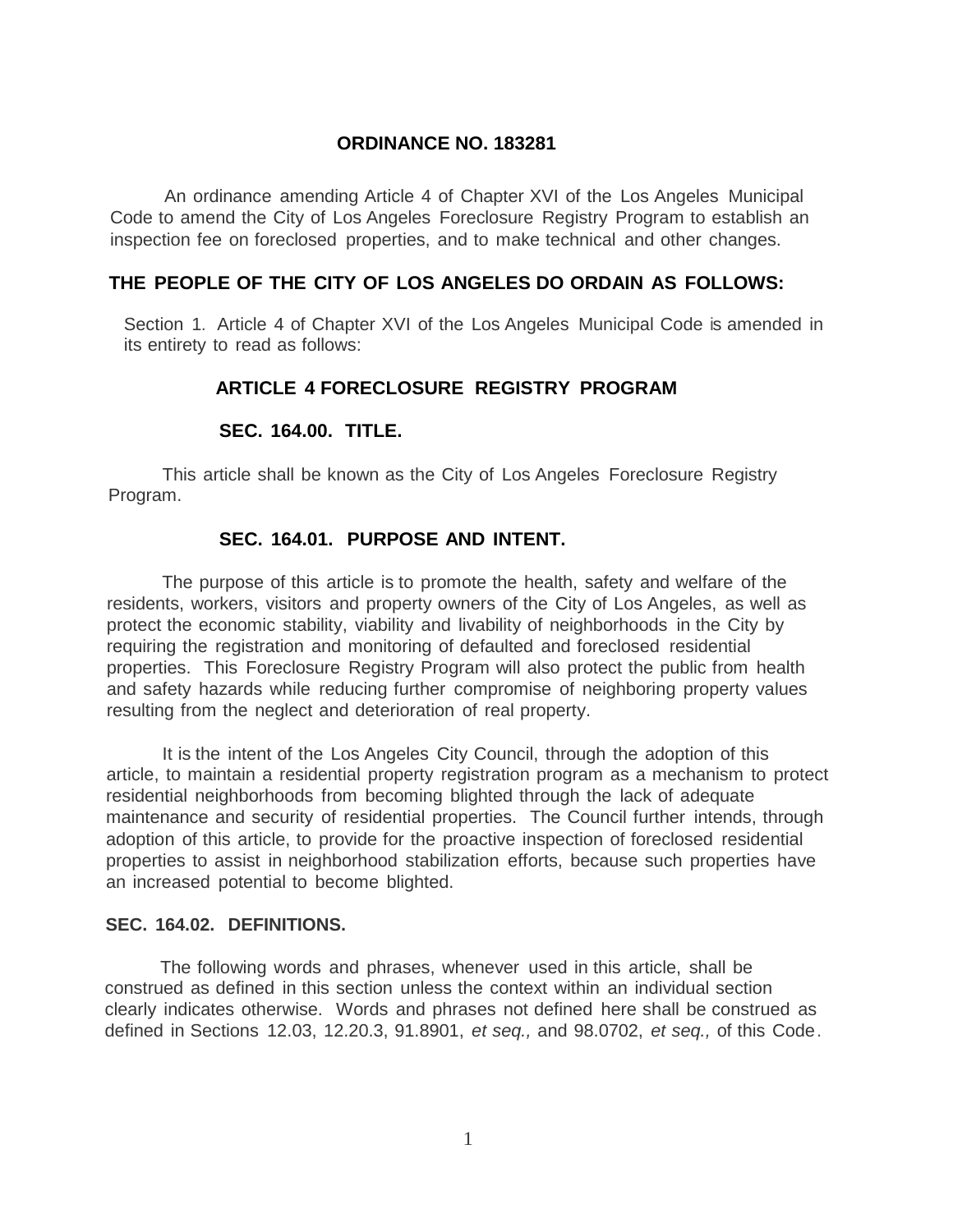A. "Abandoned" means any building, structure or real property that is vacant or occupied by a person or persons without a legal right of occupancy.

B. "Assignment of rents" means an instrument that transfers the beneficial interest under a deed of trust from one lender/entity to another.

C. "Beneficiary" means a lender or other person or entity holding, owning, participating in, or otherwise having an interest in the proceeds of a loan represented by a note secured by a deed of trust.

D. "Days" means consecutive calendar days.

E. "Deed in lieu of foreclosure and/or sale" means a recorded document that transfers ownership of a property from the trustor to the holder of a deed of trust upon consent of the beneficiary of the deed of trust, without completion of a foreclosure proceeding.

F. "Deed of trust" means an instrument by which title to real estate is transferred to a third party trustee as security for a real estate loan. This definition applies to all deeds of trust regardless of priority.

G. "Default" means the failure to fulfill a contractual obligation, monetary or nonmonetary.

H. "Evidence of occupancy" means any condition that on its own or combined with other conditions would lead a reasonable person to believe that the property is legally occupied. Such conditions include, but are not limited to, secured/locked structures; active utility services; the absence of overgrown and/or dead vegetation; the absence of an accumulation of newspapers, circulars, flyers and/or mail; the presence of window coverings such as curtains, blinds, and/or shutters; the presence of furnishings and/or personal items consistent with residential habitation; statements by neighbors, delivery agents or government employees that the property is legally occupied; or actual contact with occupants.

I. "Evidence of vacancy" means any condition that on its own or combined with other conditions would lead a reasonable person to believe that the property is vacant. Such conditions include, but are not limited to, overgrown and/or dead vegetation; accumulation of newspapers, circulars, flyers and/or mail; past due utility notices and/or disconnected utilities; accumulation of trash, junk, and/or debris; the absence of window coverings such as curtains, blinds, and/or shutters; the absence of furnishings and/or personal items consistent with residential habitation; and statements by neighbors, delivery agents or government employees that the property is vacant.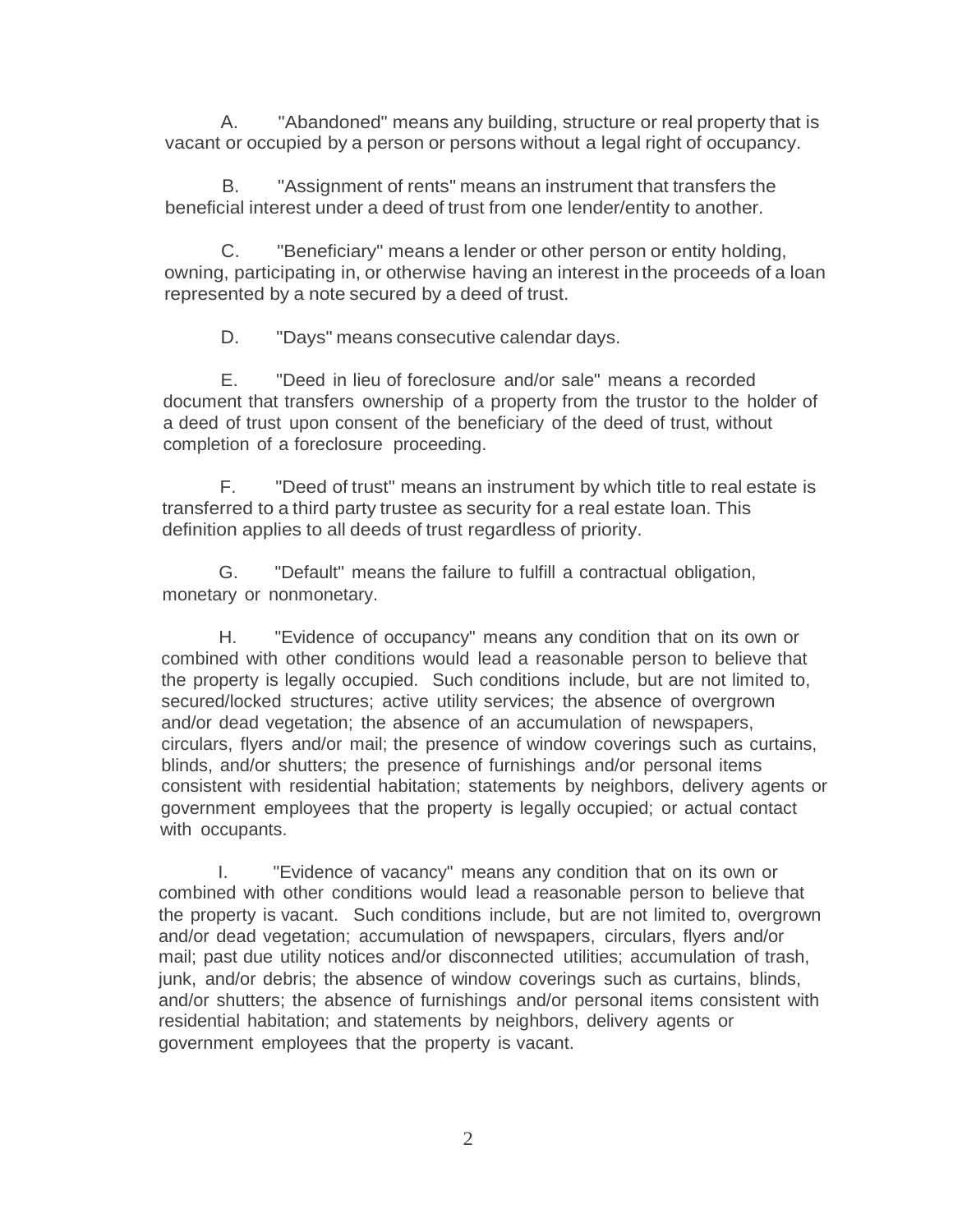J. "Foreclosed" or "foreclosed property" means a property that was the subject of a foreclosure sale where the title was transferred to the beneficiary or the trustee of a deed of trust involved in the foreclosure or transferred under a deed in lieu of foreclosure or sale, and for which the trustee's deed upon sale or deed in lieu of foreclosure has been recorded.

K. "Foreclosure" means the process by which a property, placed as security for a real estate loan, is sold to satisfy the debt of the defaulting trustor, including a transfer by deed in lieu of foreclosure and/or sale.

L. "Inspection" means a physical investigation by a beneficiary and/or trustee at a property to obtain evidence of occupancy or vacancy, to assess the physical condition of the property and to verify compliance with this article and any other applicable code or law.

M. "Local" means within 100 road/driving miles distance of the subject property.

N. "Notice of default" means a recorded notice that a default has occurred under a deed of trust.

0. "Occupied" means the lawful habitation of the property by trustor or tenants .

P. "Out of area" means in excess of 100 road/driving miles distance of the subject property.

Q. "Property" means any unimproved or improved residential real property, or portion thereof, situated in the City of Los Angeles, including the buildings, structures or other improvements located on the property regardless of condition.

R. "Property in foreclosure" means any property upon which a notice of default has been issued by a lender, mortgagee or beneficiary of any deed of trust.

S. "Trustee" means the person, firm, entity or corporation holding a deed of trust on a property.

T. "Trustor" means a borrower under a deed of trust, who deeds property to a trustee as security for the payment of a debt.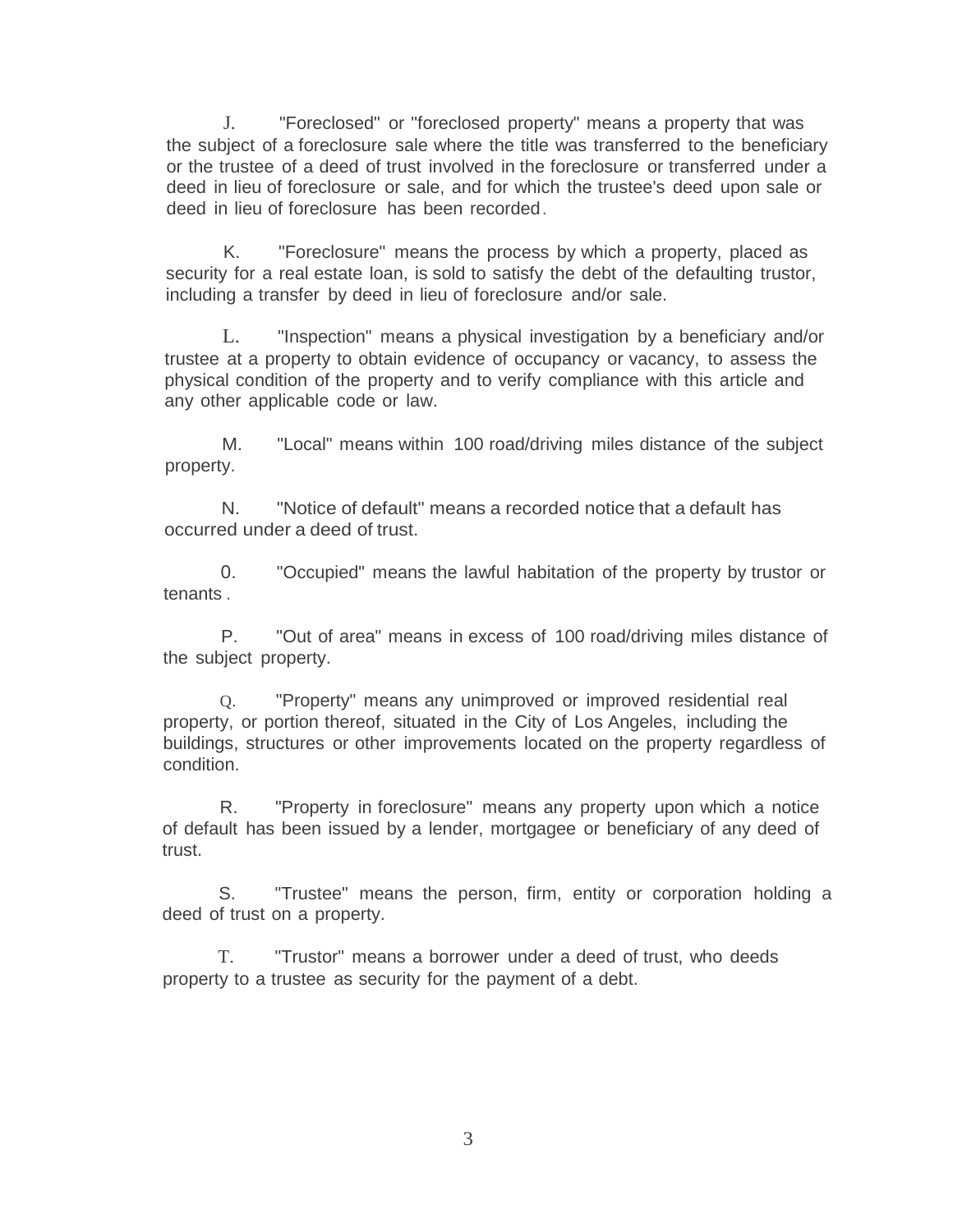## **SEC. 164.03. RECORDATION OF TRANSFER OF LOAN AND/OR DEED OF TRUST AND/OR ASSIGNMENT OF RENTS.**

Within 10 days of the purchase and/or transfer of a loan and/or deed of trust secured by property the new beneficiary and/or trustee shall record, with the Los Angeles County Recorder's Office, an assignment of rents, or similar document, that lists the name of the corporation and/or individual, the mailing address and contact phone number of the new beneficiary and/or trustee responsible for receiving payments associated with the loan and/or deed of trust.

## **SEC. 164.04. REGISTRATION OF PROPERTIES IN FORECLOSURE.**

## **A. Properties Subject to Registration Requirements.**

1. Any beneficiary or trustee who holds or has an interest in a deed of trust on a property in foreclosure located within the City of Los Angeles ("City") shall register the property in foreclosure with the Housing and Community Investment Department ("HCID") within 30 days of the issuance of a notice of default.

2. The registration requirements of this article also apply to properties that have been the subject of a foreclosure sale where the title was transferred to the beneficiary or the trustee of a deed of trust involved in the foreclosure or transferred under a deed in lieu of foreclosure/sale.

Registration shall be renewed annually until the property is no longer subject to this article.

## **B. Registration Methods.**

Registration in satisfaction of this article shall be with HCID pursuant to the rules, regulations and methodology it promulgates to carry out the provisions of this article. Registration shall only be deemed complete once the information and registration fees required under this article have been received by HCID.

## **C. Required Registration Information.**

1. Registrants under this article shall provide HCID with contact information, including name, street address and direct telephone number for the beneficiary and/or trustee. Post office boxes do not constitute an acceptable address.

2. The beneficiary and/or trustee must be empowered to promptly: (1) comply with code enforcement orders issued by the City and other enforcement entities; (2) provide a trespass authorization upon request of local law enforcement authorities; (3) conduct inspections of the property in foreclosure;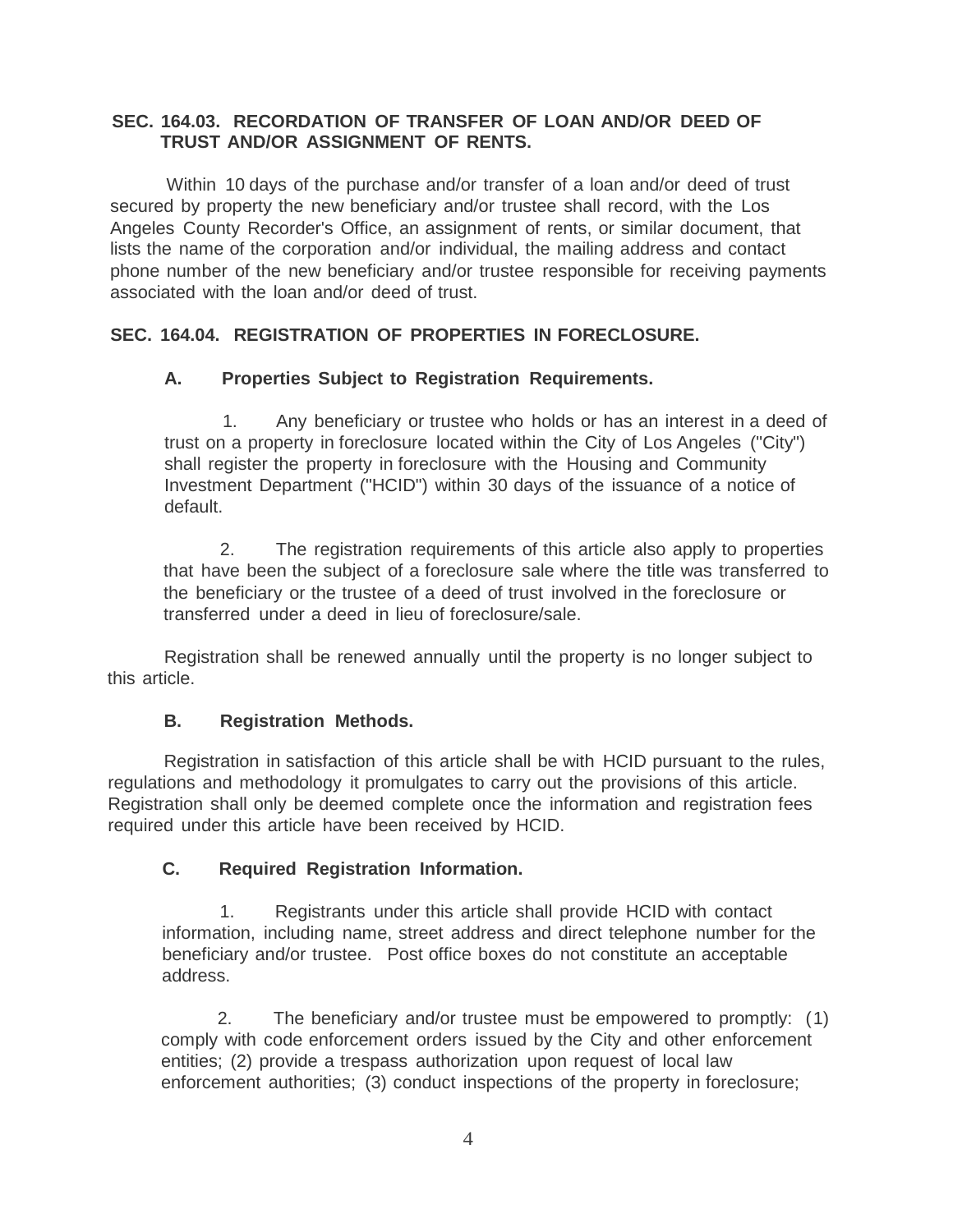and (4) accept rental payments from tenants of the property if no management company is otherwise employed for such purpose.

3. If the beneficiary and/or trustee is located out of area, registrants under this article shall also provide the contact information, including street address and phone number for the staff of the local property management or property preservation company responsible for the security, maintenance, inspection and marketing of the property.

4. The registration required by this section shall also include: the name of the beneficiary and/or trustee (corporation or individual); the direct street and/or office mailing address of the beneficiary and/or trustee; a direct contact name and phone number for the beneficiary and/or trustee; and, in the case of a corporation or out of area beneficiary and/or trustee, the local property management company responsible for the security, maintenance, inspection and marketing of the property. Post office boxes do not constitute an acceptable address.

# **D. Change of Property Status and/or Information; De-Registering.**

1. Any person, firm or corporation that has registered a property under this article must report any change of status or information contained in the registration to HCID within 10 calendar days of the change. This includes, but is not limited to, a change in the property servicer or management, change in occupancy status and bank owned status, or any change affecting the ownership or condition of the property.

2. The beneficiary and/or trustee are required to de-register the property within 10 calendar days after the property is no longer subject to the registry, as a result of notice of default being cancelled or the property being sold to a third party.

3. It is the obligation of the beneficiary and/or trustee to inform the City of any pending action, such as bankruptcy or other court or administrative action, that would prohibit the beneficiary and/or trustee from taking any of the actions required in this article.

4. If a property is found to be vacant and has already been registered, the beneficiary and/or trustee shall change the status of the property to vacant on the City's registration.

5. All vacant properties subject to this article shall have recorded against the property with the county recorder a declaration stating that the property is and shall remain vacant, and shall provide that the property has been secured against unauthorized entry.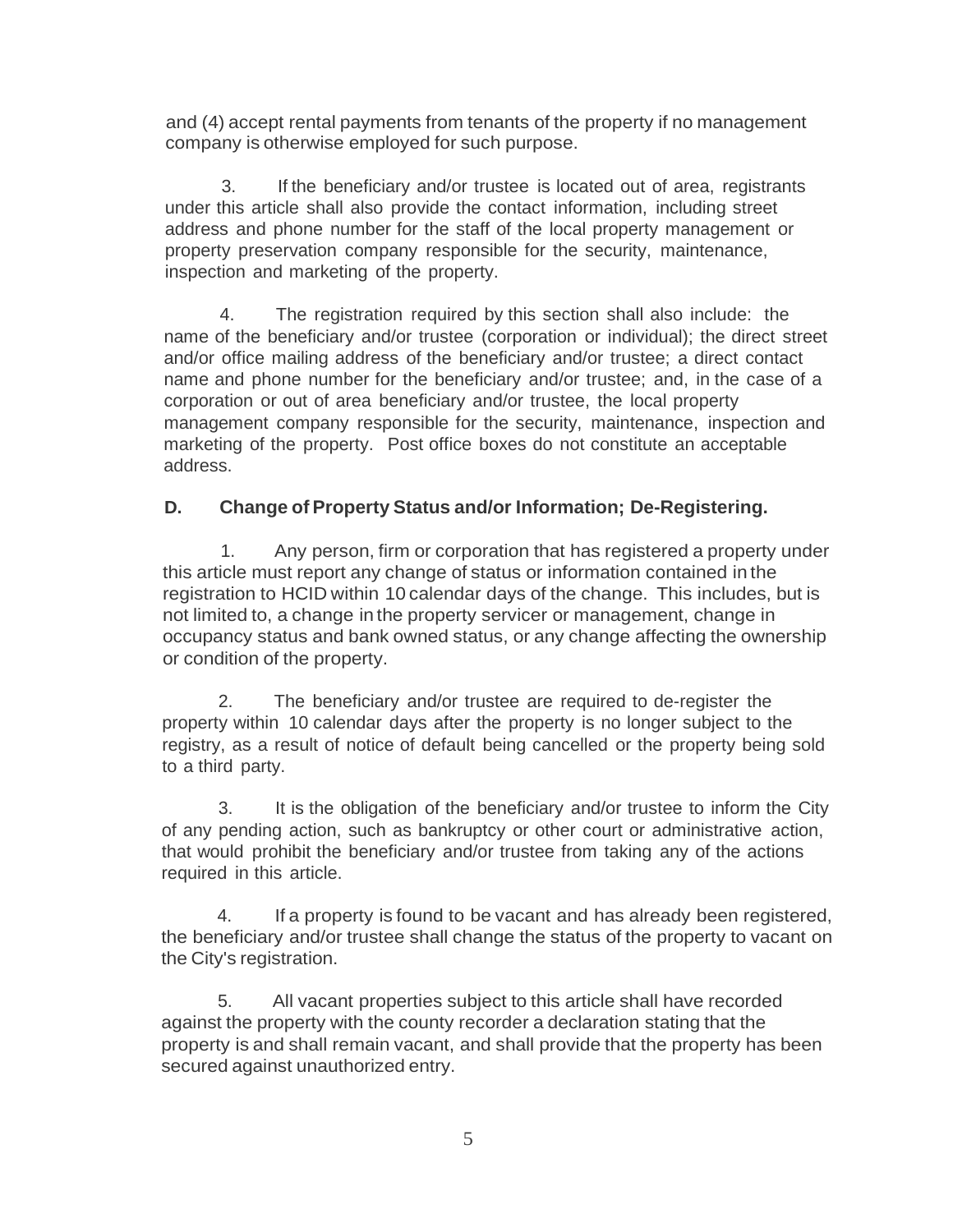# **E. Annual Registration Fee.**

1. A non-refundable annual registration fee in the amount of \$155 shall be paid to HCID at the time of registration.

2. The fee and registration shall be valid for the calendar year, or remaining portion of the calendar year, in which the registration was initially required. Registration fees will not be prorated.

3. Subsequent annual registrations and fees are due January 1st of each year and must be received no later than January 31st of the year due.

4. Registration fees collected by HCID pursuant to this article shall be deposited into the Foreclosure Registry Program Fund established byArticle 28 of Chapter 5 of Division 5 of the Los Angeles Administrative Code.

5. The City Council may adjust the amount of the annual registration fee. Such adjustments must be supported by a fee study.

# **SEC. 164.05. SPECIAL PROVISIONS WHERE PROPERTY IS ENCUMBERED WITH THE SECURITY INTERESTS OF MULTIPLE BENEFICIARIES.**

In the event that a property is encumbered by the security interests of more than one beneficiary at the time when a notice of default is recorded, the beneficiary who first causes a notice of default for its security interest to be recorded shall be responsible for registering the property with the City as required by this article.

# **SEC. 164.06. INSPECTION REQUIREMENTS.**

# **A. Inspection by Beneficiary or Trustee.**

1. Any beneficiary and/or trustee who holds a deed of trust on a property in foreclosure shall perform an inspection of the property that is the security for the deed of trust, upon default by the trustor, prior to recording a notice of default with the Los Angeles County Recorder's Office.

2. A property with a recorded notice of default shall be inspected by the beneficiary and/or trustee monthly until the trustor or other party remedies the default, or until the foreclosure process is complete. The beneficiary and/or trustee shall provide monthly reports to HCID that record the date of the monthly inspection and the condition of the property as observed during that inspection.

3. Once the foreclosure process is complete, if the beneficiary or trustee takes title to the property, the beneficiary or trustee shall continue to inspect the property monthly and provide monthly reports to HCID recording the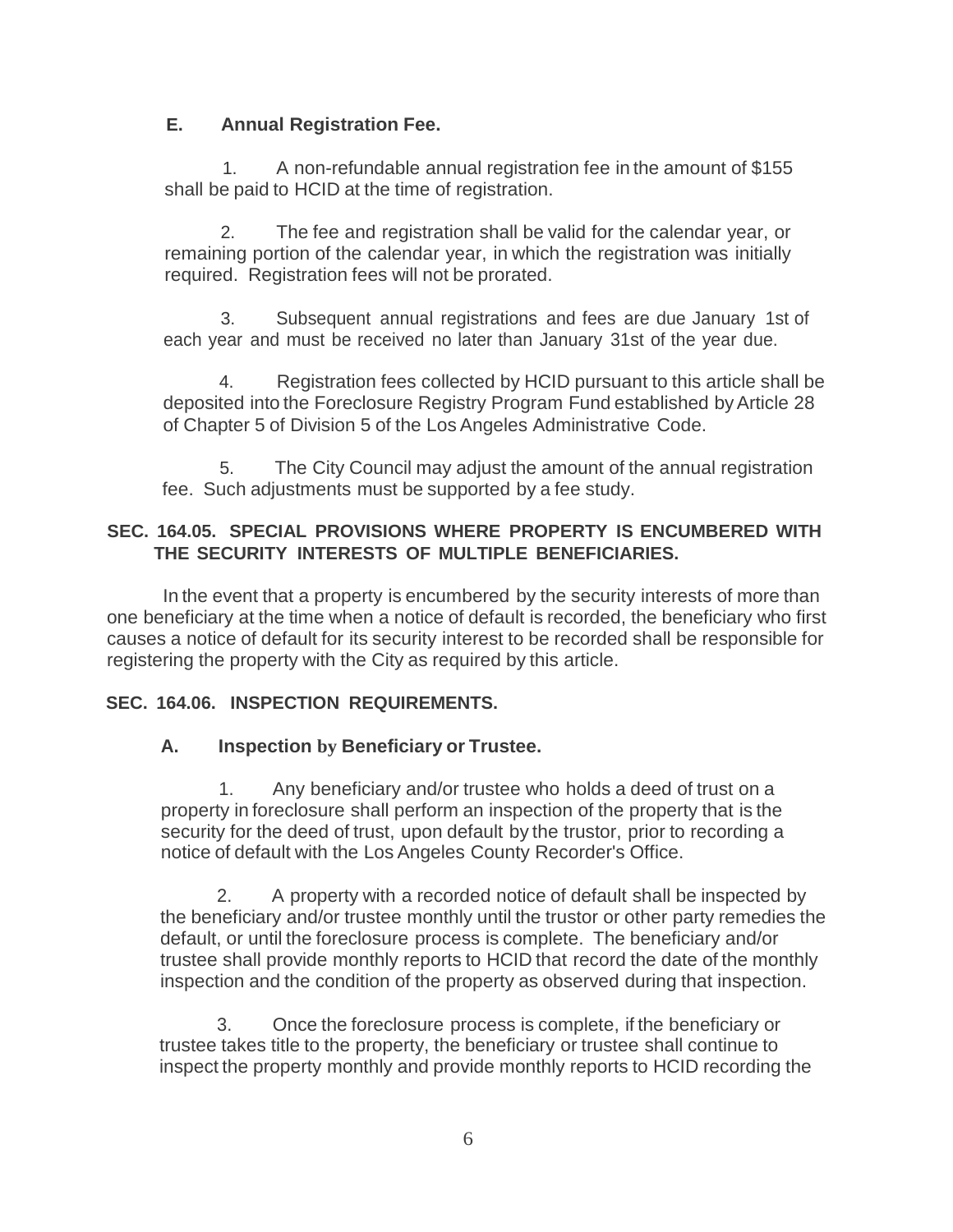date of the monthly inspection and the condition of the property as observed during that inspection.

4. Failure to satisfy the inspection and reporting requirements of this section shall result in the imposition of penalties under Section 164.09 of this article.

## **B. Inspection by the Los Angeles Department of Building and Safety.**

1. The Department of Building and Safety shall inspect the exterior of all foreclosed single-family residential properties and vacant multi-family properties that are registered pursuant to this article. For purposes of this subsection and only as applicable to the Los Angeles Department of Building and Safety, "inspection" means a physical investigation to verify that the property is free from graffiti, debris, rubbish, garbage, trash, overgrown vegetation or other similar material, and is being maintained in a clean and sanitary condition.

2. When a registered single-family residential property's status changes to foreclosed, the beneficiary or trustee who acquired the property shall pay a proactive inspection fee in the amount of \$356. Failure to pay the inspection fee at the time the property's status is changed to reflect foreclosed on the registry, or at the time a foreclosed property is registered if it was not registered upon default, will result in penalties pursuant to Section 164.09 of this article.

### **C. Inspection by the Los Angeles Housing and Community Investment Department.**

The Housing and Community Investment Department shall inspect all foreclosed occupied multi-family residential properties that are registered pursuant to this article. The Department's inspection shall be conducted consistent with and pursuant to the standards and procedures provided in Article 1 of Chapter XVI of this Code.

### **SEC. 164.07. MAINTENANCE OF PROPERTIES AND ENFORCEMENT OF PROPERTY MAINTENANCE REQUIREMENTS.**

A. Properties shall be maintained by the beneficiary and/or trustee in accordance with the standards set forth in Section 91.8104.

B. The provisions of Article 1, Division 89 (Section 91.8901, *et* seq.) and all requirements described therein shall apply to properties subject to this article. Should a property be deemed a nuisance, hazardous, or substandard by the City, the abatement procedures described in Article 1, Division 89 may be initiated against beneficiary and/or trustee by the City.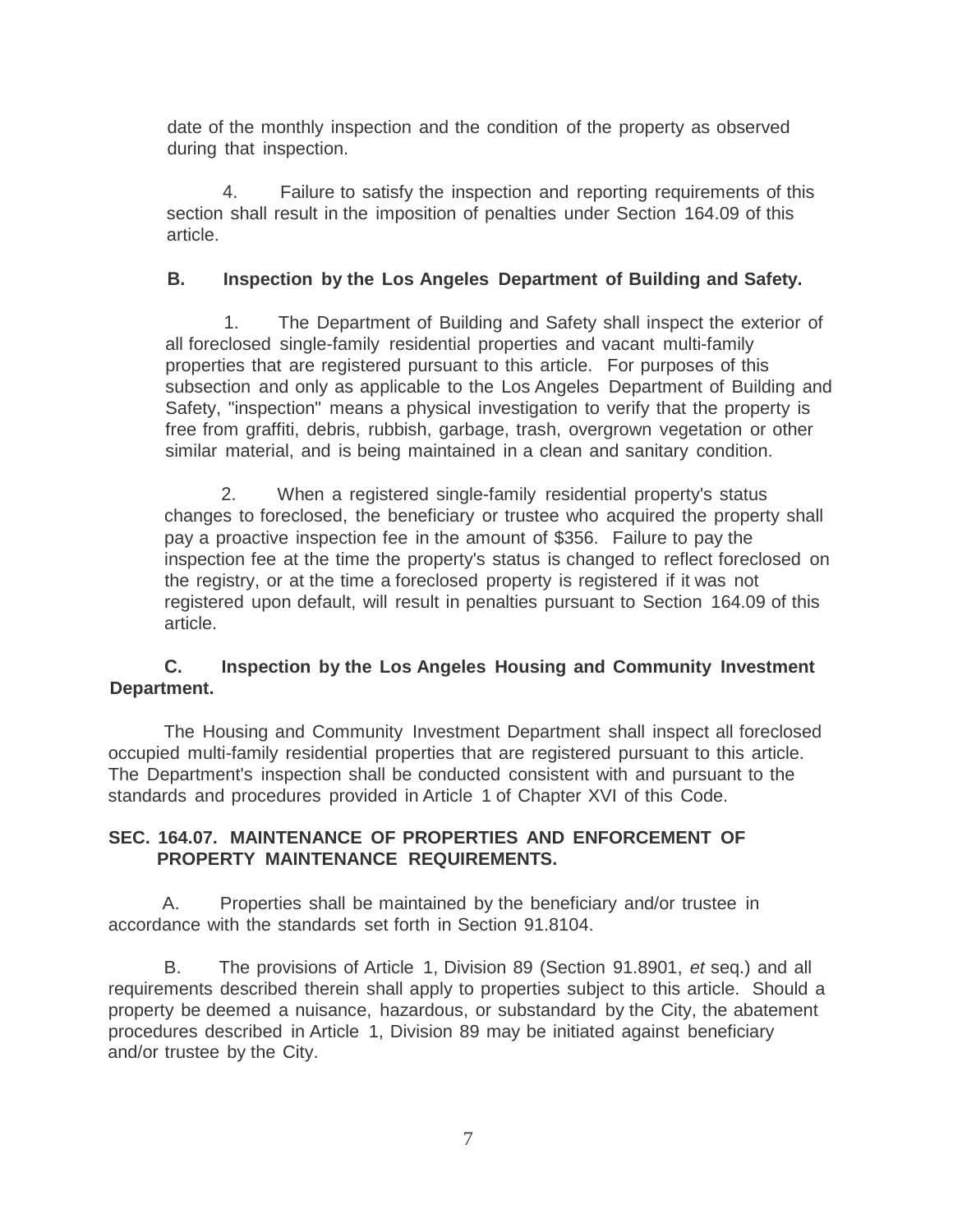C. If a property subject to this article is found to be a vacant structure, as defined in Section 98.0702 of this Code, the provisions of Article 8, Division 7 (Section 98.0701, *et* seq.), and all maintenance and security requirements described therein, shall apply. Enforcement by the Los Angeles Department of Building and Safety shall be pursuant to the provisions of Article 8, Division 7.

#### **SEC. 164.08. UTILITIES.**

The beneficiary and/or trustee shall ensure that utility services to the property are not terminated if the property is lawfully occupied.

### **SEC. 164.09. VIOLATIONS AND PENALTIES.**

A. Violations of this article shall be treated as a strict liability offense regardless of intent. Any person, firm and/or corporation that violates any portion of this article shall be subject to prosecution and/or administrative enforcement under the Los Angeles Municipal Code.

B. A beneficiary and/or trustee who has failed to comply with the registration requirements of this article, including the payment of any fees and satisfaction of inspection and reporting requirements, will be notified by HCID in writing of such delinquency by letter deposited in the United States mail in a sealed envelope, postage prepaid, and addressed to such person to be notified at the address listed on the notice of default recorded with the Los Angeles County Recorder office.

C. A beneficiary and/or trustee who fails to comply with all registry registration requirements of this article, including the payment of any fees and satisfaction of inspection and reporting requirements, within 30 days of HCID's notification, shall be assessed a penalty in the amount of \$250 per day for each day subsequent to such notification until the deficiency is cured.

D. If the beneficiary and/or trustee fail to pay any fee or penalty imposed under this article, HCID may transmit any claim for unpaid fees to the appropriate City department for collection and/or appropriate legal recourse.

E. Administrative penalties imposed pursuant to this ordinance shall not exceed \$100,000 per property.

#### **SEC. 164.10. SEVERABILITY.**

If any provision, section, paragraph, sentence or word of this article be determined or declared invalid by any final court action in a court of competent jurisdiction or by reason of any preemptive legislation, the remaining provisions, sections, paragraphs, sentences or words of this article shall remain in full force and effect.